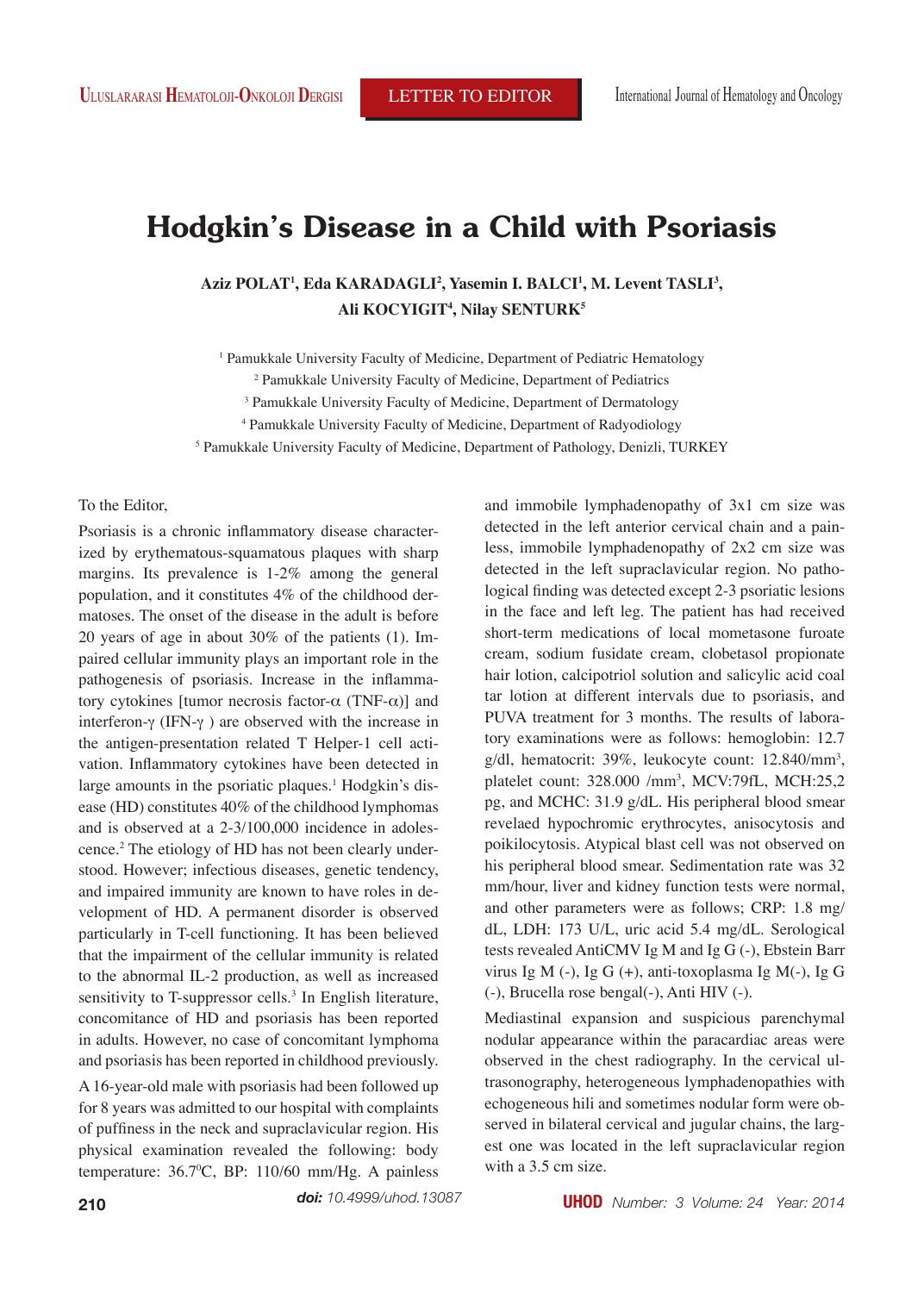# International Journal of Hematology and Oncology

The thorax CT evaluation revealed diffuse lymphadenopathies in bilateral supraclavicular regions especially prominent in the left cervical region, anterior and medial mediastinum, and bilateral hilar regions. The left supraclavicular, bilateral mediastinal and hilar lymphadenopathies observed in the thoracal MRI were assessed as nodular consolidation appearances in bilateral pulmonary parenchymes and lymphomatype retention. Abdominal MRI revealed hepatomegaly, and lymph node accumulation in the neighbourhood of splenic hilum, the largest one was 15x9 mm sized. Positron emission tomography revealed pathologically increased FDG retention was observed in the superior left jugular, left cervical, superior right jugular and right cervical multiple conglomered lymph nodes in the cervical region, supraclavicular, right axillary, inferior jugular, anterior mediastinal, inferior tracheabronchial, subcarinal, left hilar, right hilar, paraoesophageal lymph nodes in the thorax, and hyperdense nodular lesions in bilateral pulmonary parenchyma, and dense FDG retention was observed in a lymph node within the splenic hilum and a mild hypointense focus in inferolateral spleen.

An excisional biopsy examination was performed from the left supraclavicular lymph node. It was observed that the lymph node was divided into nodules with thick sclerotic bands that entirely impairs the normal lymph node structure. Mature lymphocytes, eosinophiles and several plasma cells were observed in the background where Hodgkin-Reed Sternberg (HRS) and its variant neoplastic lymphoid cells were watched. In the immunohistochemical examination, HRS and variant neoplastic lymphoid cells were detected to be CD15 and CD30  $(+)$ ; CD3 and CD20 $(-)$ , the majority of the mature lymphocytes were CD3 (+) T-lymphocyte phenotype, and a minority of them were CD20 (+) B-lymphocyte phenotype. Amyloid was detected in the polarized light microscopy in the hyalinized areas by Congo Red staining, and the diagnosis was made as nodular sclerosing type HD. The cerebrospinal fluid was normal. Hypercellularity and no blast was observed in the bone marrow aspiration smears. Since diffuse lymph node involvement and two extra lymphatic organ involvement (spleen, pulmonary parenchyma), the patient was accepted as having stage 4A Hodgkin's lymphoma and chemotherapy was started for HD.

Psoriasis is a chronic, recurrent, inflammatory, hyperproliferative disease of the skin that has an unknown etiology. In the study of Raychaudri conducted on 707 patients with psoriasis in 2000, the onset of the disease was before16 years of age in 31.5% of the patients.4 Our patient has had psoriasis since he was a 8-year-old boy and he received topical treatments according to the progression of the disease at different intervals. The recurrences and remissions were followed-up. In English literature; it has been reported that the risk of Hodgkin's lymphoma has been increased in chronic inflammatory diseases that cause cellular immunity impairment; such as rheumatoid arthritis or Sjögren's syndrome.5 The studies reveal that diffuse cellular immunity activation and a cytokine storm related to the increase in the number of T cells is observed in the pathophysiology of psoriasis (6). Cellular immunity impairment has an important role in the pathogenesis of HD. Therefore, the risk of lymphoproliferative malignancy is increased following psoriasis.7

In the study of Gelfand et al. disregarding the drug usage and age factors, the risk of HD was calculated to be increased in similar levels in patients with moderate and severe psoriasis.<sup>8</sup> The study of Margolis et al. included patients between 20 and 80 years of age, the risk of lymphoproliferative malignancy development among patients with psoriasis who did not received systemic treatment was increased by 2.18 folds.<sup>7</sup>

Systemic biological agents and immunosuppressive drugs used in the treatment of psoriasis include the information that these agents increase the risk of lymphoproliferative malignancy.7 In the study of Gelfand et al., patients over 65 years of age were evaluated and the risk of lymphoma was increased by 3 folds. Among the patients with a diagnosis of lymphoma, 1.2% have methotrexate usage.8 Non-Hodgkin's lymphoma was detected in a 46-year old-male patient who received Etenarcept due to psoriasis.<sup>9</sup> According to the study of Margolis et al., lymphoproliferative disease was determined to be 7.8 folds more common among the patients receiving systemic treatment due to psoriasis who were between 20 and 80 years of age, with the mean follow-up duration of 2.5 year, compared to the same age group of healthy individuals.7 It is remarkable that our case was the first for development of HD in the childhood age group without receiving any systemic therapy.

The incidence of HD may be increased in chronic diseases of impaired cellular immunity. The possibility of lymphoma development should be kept in mind